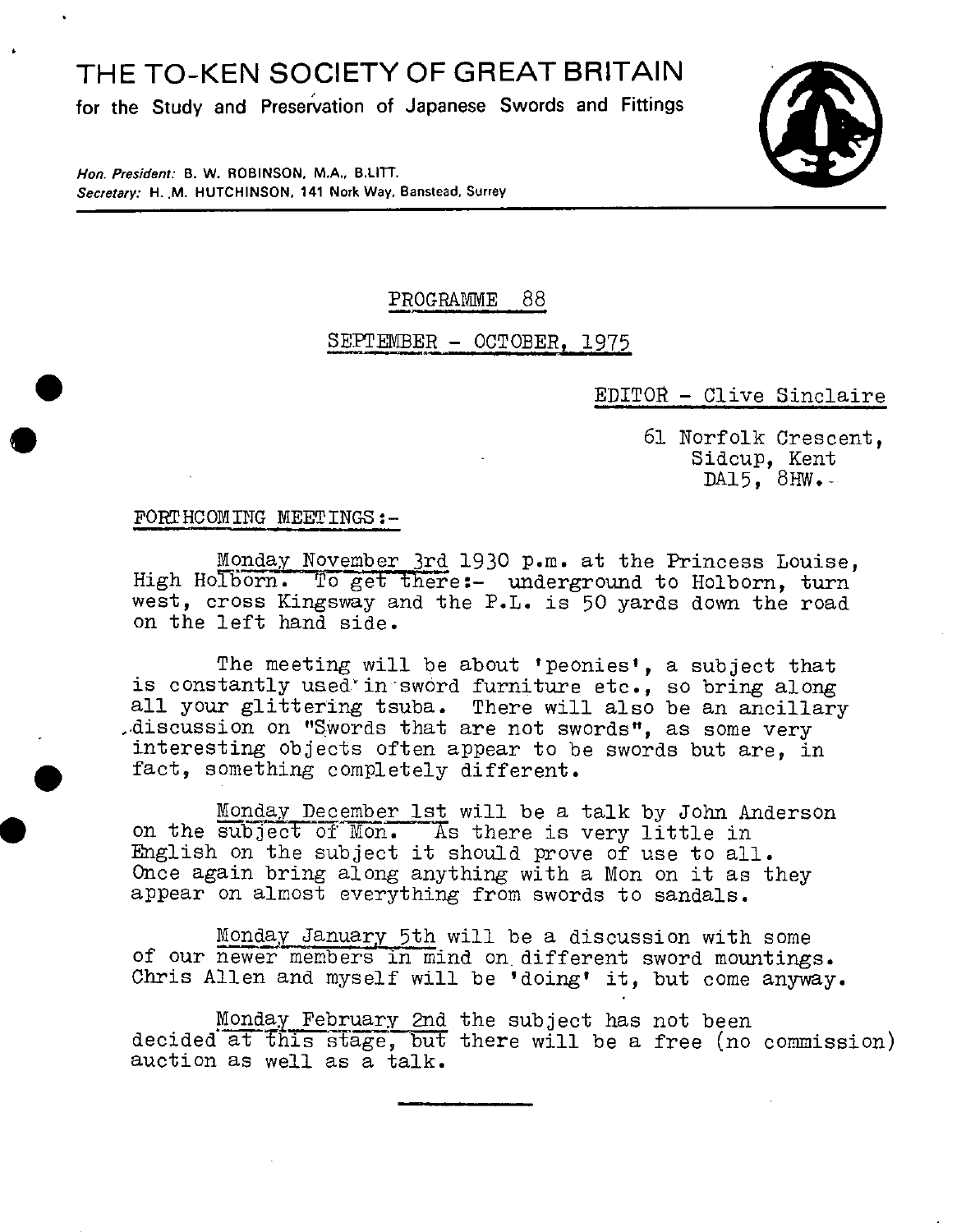The last meeting (October) was a belated A.G.M. and the committee was elected as follows:-

| Chairman        |                          | J. Anderson   |
|-----------------|--------------------------|---------------|
| Vice Chairman   |                          | C. Nunn       |
| Treasurer       | -                        | C. Allen      |
| Secretary       | $\overline{\phantom{0}}$ | M. Hutchinson |
| Swords to Japan | $\equiv$                 | D. Parker     |
| Prog. Editor    | $\overline{\phantom{a}}$ | C. Sinclaire  |
| Adviser         |                          | M. Mortimer   |
| Adviser         |                          | J. Weekes     |

As you can see, you now have a new programme secretary. Please send any correspondence to me, Olive Sinclaire at:-

> 61 Norfolk Crescent, Sidcup, Kent Dkl5 8Hw

 $\bullet$ 

The committee as a whole, understand that there are many new members who are looking for guidance and who wish to learn. All I can say is that if you have any questions, queries or comments to make, please let me know and we will see what can be done. It is your society, and until we know what you require from it, we will be unable to help.

#### SUBSCRIPT IONS

I am afraid that we have found it necessary to increase the annual subscriptions. This is due, of course, to the huge postal increases over the last year or so, that we are unable to absorb any further. The new rates are as follows:-

> Corresponding Members -  $£$  3 per annum<br>Attending Members -  $£$ 4 per annum Attending Members

We will be implementing a new system of payment, and all subscriptions will be due on March 1st 1976. This will mean that some members are, in arrears and that others will be in credit. Malcolm Hutchinson will be contacting everyone in arrears and those in advance will be due the difference for  $31.3.76 - 31.3.77$ .

I am sorry if all this sounds very "civil servant-ish", but it should make life easier for all of us.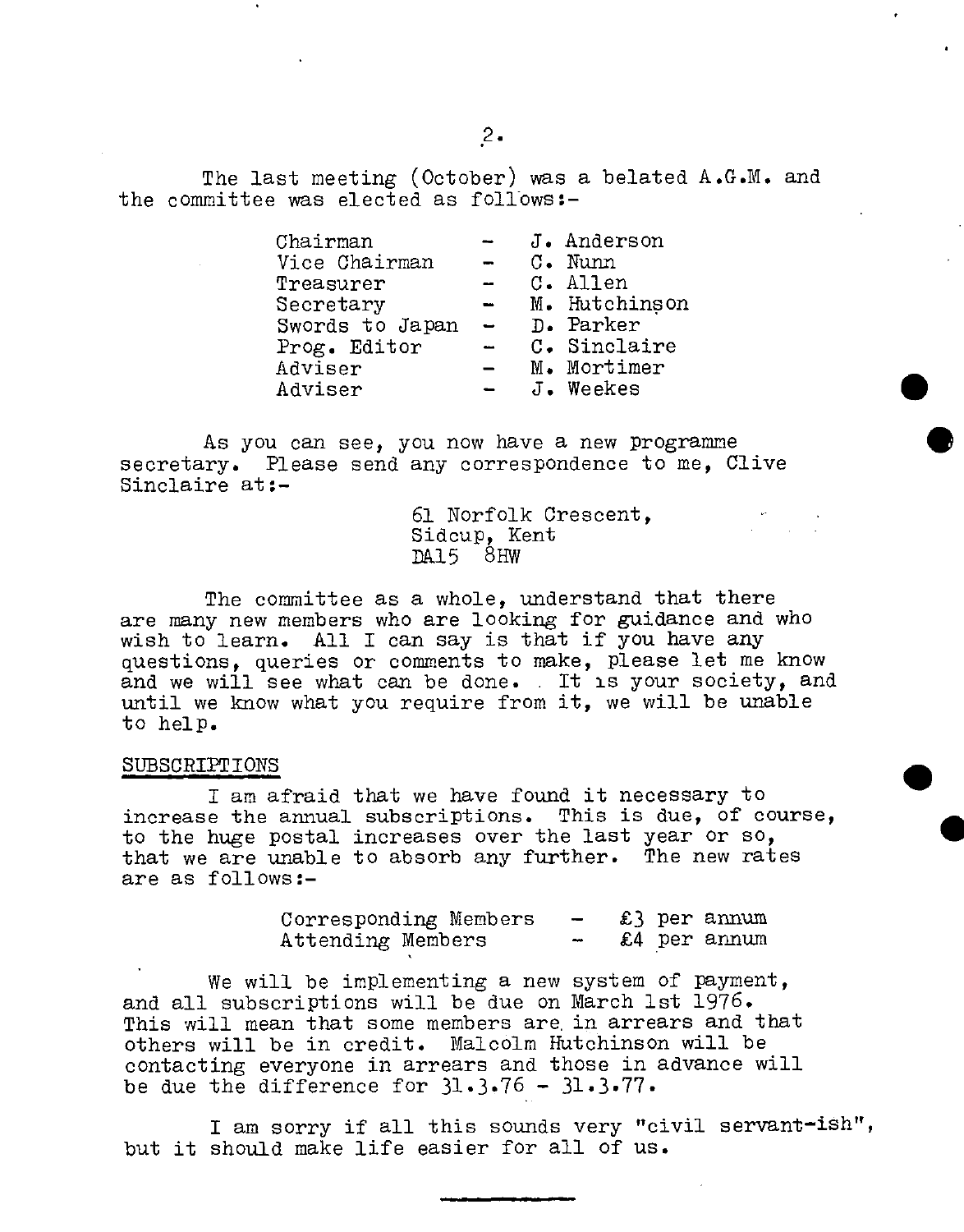Wember Gene Mathews has written to tell us of a lecture he will be giving to the East Midlands Meta1lurgical' Society, on the metallurgy of Japanese swords. It is on November 13th in the lecture theatre of the Edward Herbert Building, Loughborough University, Loughborough, Leics., and starts at 1930 hours. It is the kind of thing that is of use to both the expert and novice in the arts of the Japanese sword, and should not be missed if at all possible. For those unable to attend we hope to be printing a transcript in a future programme.

We also hope in our future programmes to give you regular auction room reports and Colin Nunn will be warning us of the evils currently being perpetrated, by some of the larger rooms.

•

 $\blacksquare$  Just in case anyone has not heard, if you are buying swords (or anything else) via an auction room, be sure that you fully appreciate the buyer's commission system, as a bid of, for example, £150 may now really mean £165 if the auction room is charging 10% buyer's commission. Just another complication, to an already complicated life.

The following article by Martin Lorber comprises notes of 'lectures at the Newport Beach, California Token' Kai Shinsa on 3-9 June 1974. We have had it in our file for a year and we regret our delay in publishing it'.

• KOIZUMI Tomitaro'-(Juyo judge): Gimei- (forgeries)

The beginning of annotated forgeries is in a book dated 1316 which lists known forgeries as of that date. The older (prd-Meiji) fakes centered mainly upon. the 'greater masters of the Koto period principally because of their fame. Recently (Meiji and after) even mediocre smiths were copied, especially during the Showa Period because the great names of the Koto period were beihg very closely studied, causing fakes to be more readily spotted.' However, with the amount of academic material available on lesser smiths being much less, the possibilities of passing a fake of these blades remained good. especially as a goodly number of signatures are not illustrated. A faker to whom I spoke once said in essence that what difference does a-fake signature 'mean if the original signatures are not listed?

Fakes can be divided into three categories: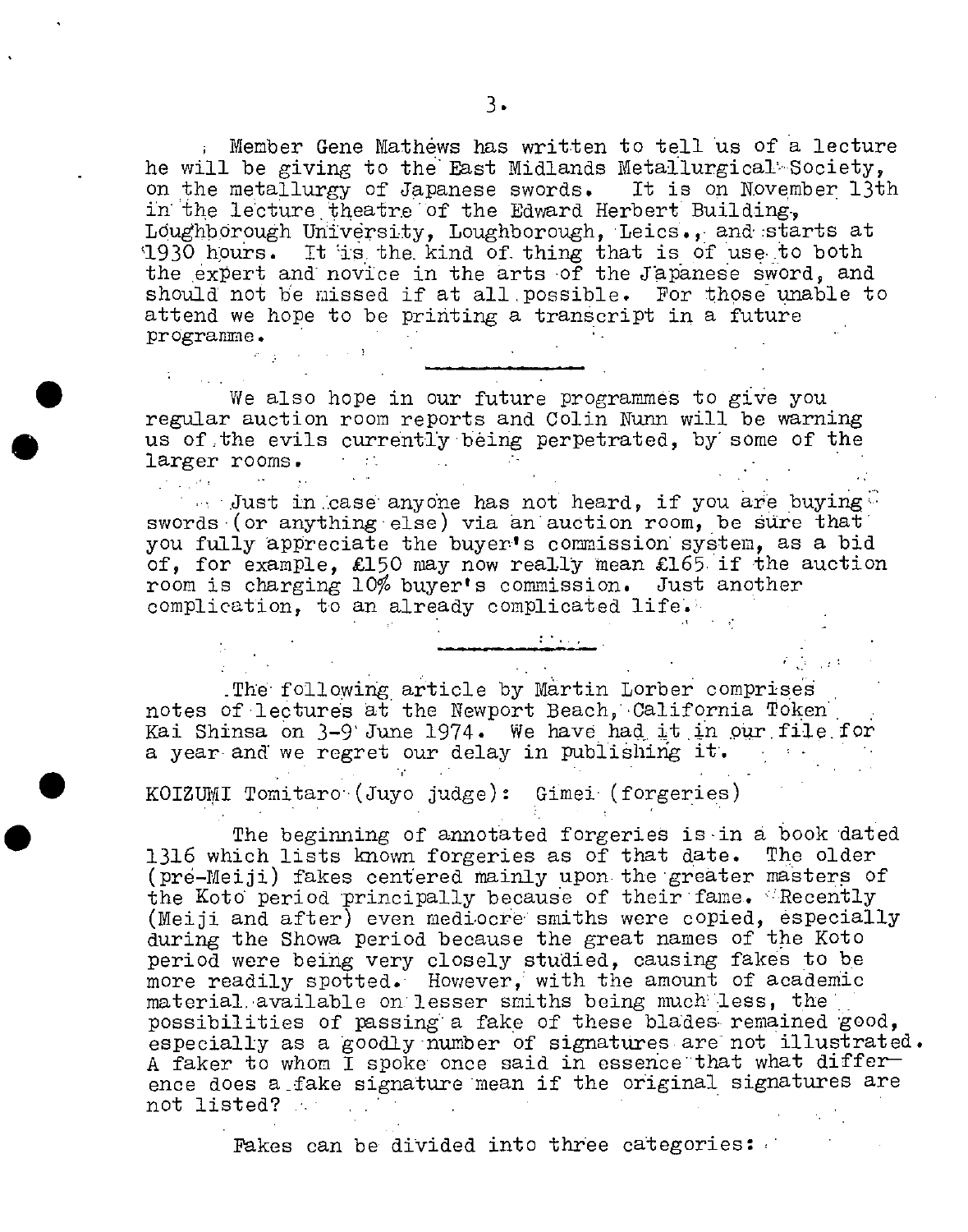√.

Those the result of a true objective of faking blade and signature.

- Those existing blades similar in age and characteristics to the object and with a false signature added, e.g. orikaishi mci (folded over signature), plugged in méi, altered signature, removal of original nakago and welding on of one with a real signature (the latter a popular means after World War  $II$ .
- 3. Those existing blades, either munei or with removed mei to which are added an appraiser's lacquer signature or a gold inlay signature or an appraiser's gold signature.

The first is the most difficult to execute because of the need of a qualified smith. This was also done during the Koto period as well as by 2nd and 3rd grade Osaka Shinto smiths. Similar situation with shinshinto occurred with smiths who had famous fathers and grandfathers whom they faked. The 2nd and 3rd categories were principally done by "greedy merchants".

In the late 17th/early 18th century, professional mci inscribers Were recorded as working in Osaka and according to shinto records, Osaka merchants sent 5,000 to 10,000 loads of swords to Edo where they were done up and sold. A late Tokugawa/early Meiji smith, Naomitsu (Kajihei) kept records of his own fakes; this record, Kajihei Oshigata Shu, published by the Osaka sword club when Mr. Wakayama's father was president and now difficult to find, was later discovered and the publication exposed a number of fakes in numerous collections and one blade, very similar and possibly the same one illustrated in that book appeared at the shinsa.

One qreat copier was Gassan Teiichi (grandfather of Sadakuzu) because the times Were hard at that period and it was a way to make a living.

Those fakes made during and after Meiji are very skilful and well-executed, principally because of the advent of photography and modern reference books, such as Pujishiro Oshigata.. The faker will take an exact copy from Fujishiro or other book and reproduce it exactly. However, the yasurime is the most critical point; the signature can be faithfully copied, but the yasurime is almost impossible to copy because swordsmiths usually made their own files and the resulting raspings would be different. Close attention must be paid to this and if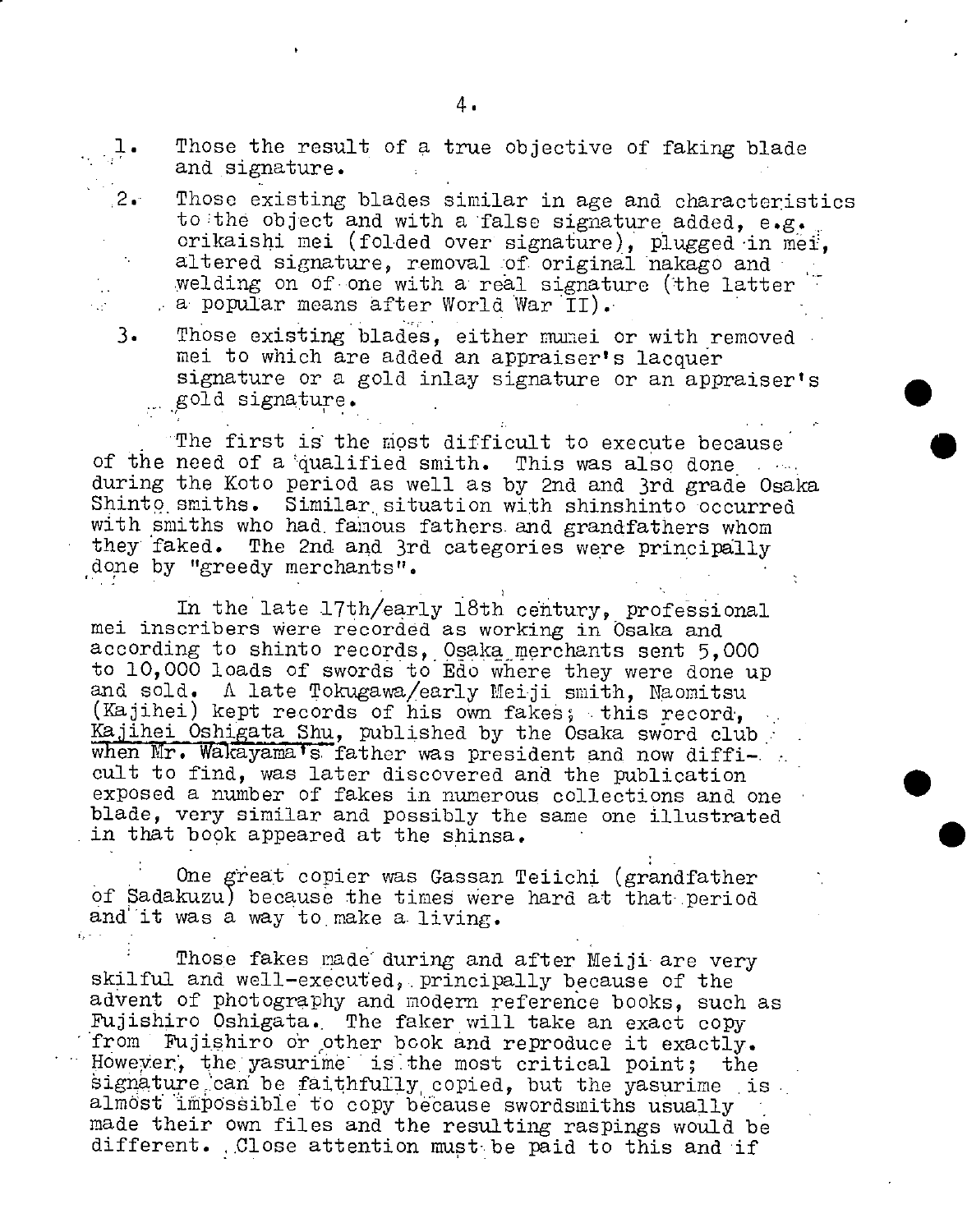a false signature has been added (after another has been removed), one side of the nakago will necessarily be thinner and flatter and this, together with vague yasurime near the machi, should be a good indication that something is<br>suspect. Also one will note that fake signatures taken Also one will note that fake signatures taken from Fujishiro Oshigata, Shinto Meisakushu, etc. will be in a ratio of 1:1 with the illustration.

Having watched 'modern fakers at work, I have seen the following procedures. An oshigata will be taken from a Having watched modern fakers at work, I have seen<br>the following procedures. An oshigata will be taken from<br>real signature or a tracing of an oshigata will be taken<br>and trace-impressed with red carbon paper onto the nakago<br> and trace-impressed with red carbon paper onto the nakago<br>to be faked and finalised with a pencil. This will not<br>give a true impression and a comparison with the original to be faked and finalised with a pencil. This will not<br>give a true impression and a comparison with the original<br>source will be made and touched up with red ink which will<br>also indicate the chisel strokes. Using this and t also indicate the chisel strokes. Using this and the proper size of chisel, the faker will start copying. The ageing is then added and the blade marketed; this is the modern method, but human error is almost always found In most cases, to avoid a direct copy, the faker will alter a nengo year number or a month number. Since ageing is attempted overnight, a natural colour is difficult, but possible today. To make it completely uniform over the nakago is almost impossible but can be done well in small areas and the entire nakago (including the area between the yasurime and the machi) will be rusted in the process (ofteh using acid) and when the blade is polished, small spots or pocks can be seen in the area under the habaki. Check the area and if the yasurime is mismatched or the area has spots, the blade is a fake. Also, the habaki area is rusted much or if there is very eyen rust, one must be careful.

> A folded over signature should be.sabion both areas and matching; if it is broken at the jiri, it is usually a later addition. Replaced nakago in the old days was done by two types of cuts:  $\mathbf{F1gs.}$  (1) and (2) in which the rivets were usually visible. Fakes can be which the rivets were usually visible. detected by finding the joint line with its filling as used in modern fakes (fig.3). Skill is required not to add air to the mass by the use of a welding rod as this will produce a bulge; plus, if the rod contains more iron, it<br>will accordingly rust differently. After World War II. will accordingly rust differently. the method of welding and the carbon content was also. different. I have been told by a professional faker that a method of disguising the iron content difference is to use a mixture of iron from the nakago and shavings from the blade itself.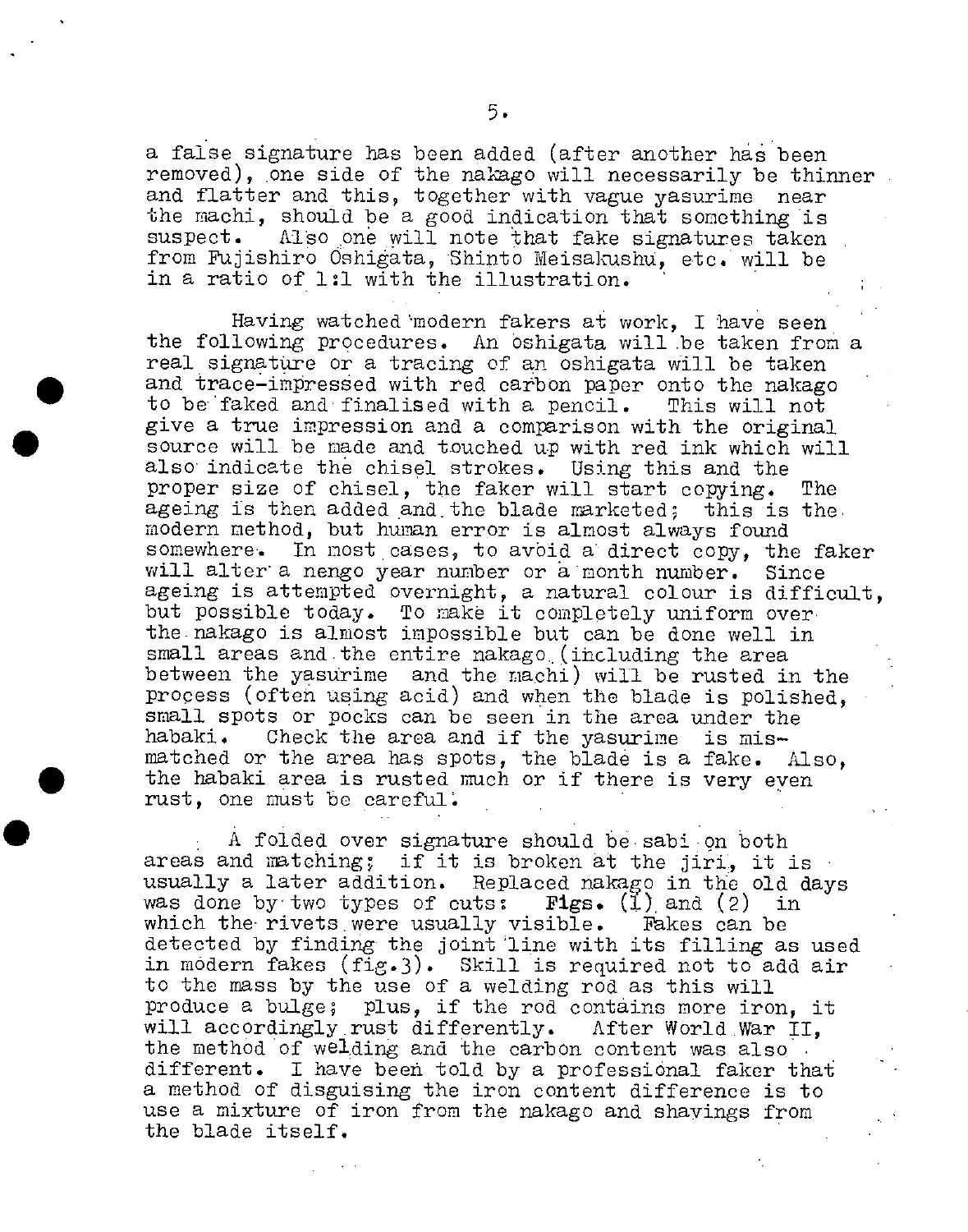Because of the modem welding and tempering techniques. used. the hamon may well disappear at the machi and yasurime will be added to cover the missing hamon and the mei will necessarily be below this area and if it looks odd, check it as this type of faking is becoming more and more numerous in recent years. It has been found that cobalt 65 rays are the best way known to date for detecting these. Gold inlay fakes began principally 20-30 years ago at the price of  $82-3$  per character, now about  $820-30$ . With the old Honnami inlays, a perfect refiling of the yasurine area would be made, but modern attempts do not try to remove a large area, but only the actual area of the character. Under a microscope, a new nei will often have rust by the character itself and uninterrupted yasurime.

Blades without a boshi have little value. Before the War, the techniques of replading the boshi would leave a gap between the original and new temper lines; this was caused because the heat used in the new boshi would be kept away from the old hamon. Now, through technical advances, the gap has narrowed noticeably. To test a real temper, it should shave a brass rod whereas a fake one will not. One must look closely at the new boshi, as this may well not match the original smith's characteristics as, fortunately, nost fakers are not well versed - but not always. There most fakers are not well versed - but not always. was a tale in Japan that a fanous faker bought a good blade in the country only to realize later that it was one with a new boshi which he himself had faked ten years earlier.

The meeting was then opened to questions

Dr. Compton mentioned that Mr. Honnami had found tattooed yakiba on some of his blades. This was answered, that with a natural tempering, under strong magnification, the blade will snow minute differences in height, not unlike. a chain of mountains; on a heedled yakiba, it will be indented, rough and give off different reflections. Another is to use acid. The secret of spotting needle touch-ups, is to hold the blade upside down with the boshi. pointed towards oneself. And as a false boshi can be done in 30 minutes, it will look very good at first, but will begin to show with age.

David Pepper said he had heard of rubbing mercury into a faked area to disguise it but Mr. Koizuni said he had never heard of this.

Q. What modern technical methods have been used other than radiography to detect fakes? A. At present, the United States is far advanced in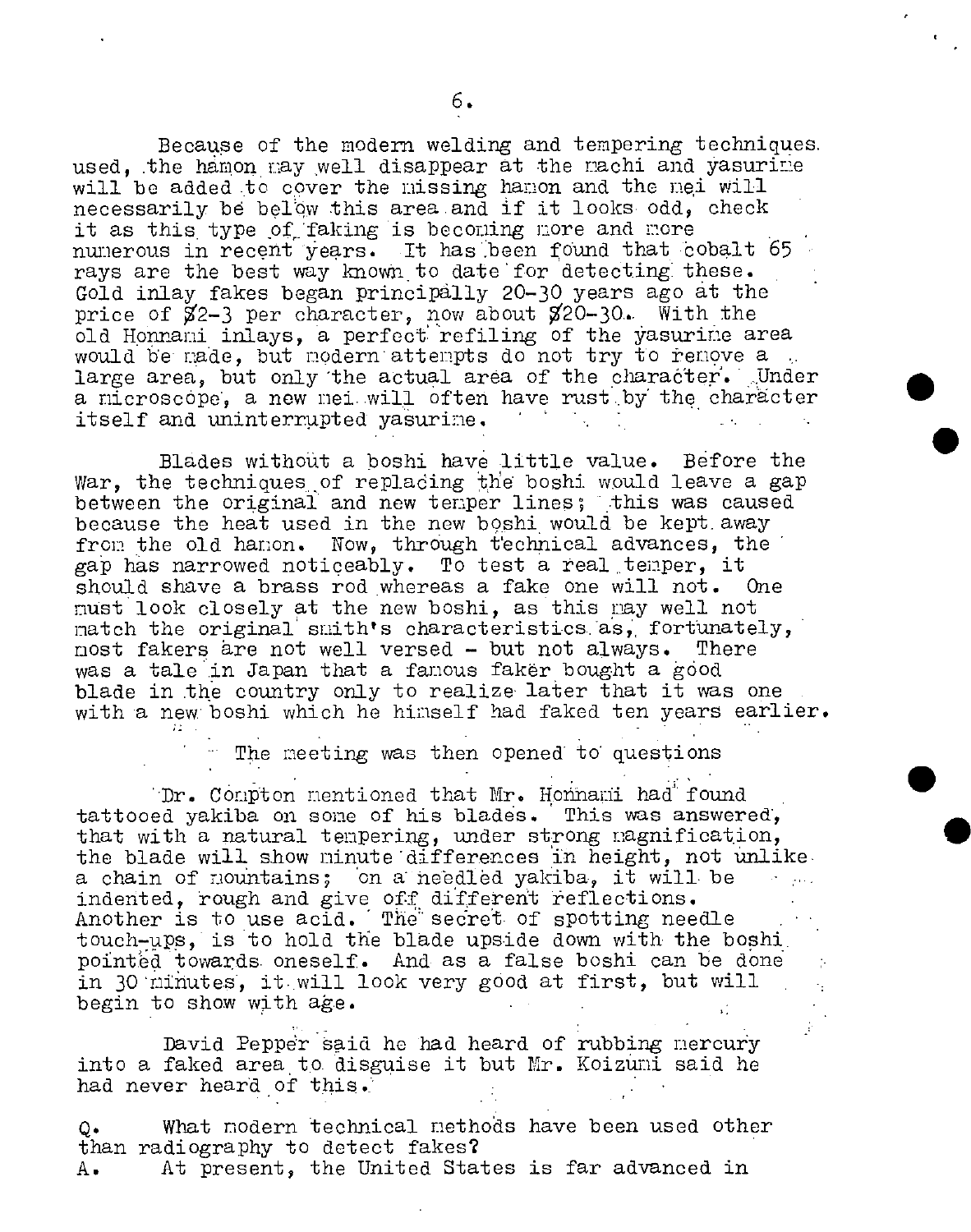modern technology and we in Japan do not really have these methods available to us, but hope to.

Dr. Compton asked if there was a way of reading 'ghost' signatures which are almost lost to the human eye? A. Knows of nothing other than the practice of oiling and exposing to the sun.

Paul Allran asked if nagnaflux can be used to detect the crystalline structure of the interior of a blade in order to pick up signatures, welds, etc.

Dr. Compton answered-by saying probably so as a hidden Sosel Kilcunaro signature was detected in this way.

 $\blacksquare$ 

**S** 

 $\bullet$ 

 $Q_{\bullet}$  What is the acceptable manner to remove a fake-signature?<br>A. A swordsmith should fill in the signature. level off A swordsmith should fill in the signature, level off the excess and repatinate.

Q. Rumours have it that there are some people who can repair hagire. A. If this is dOne, the area loses material and Will always be noticeable. A perfect repair is just a rumour.

Q. What about later signatures on shortened blades?<br>A. Most are false. but a responsible swordsmith show Most are false, but a responsible swordsmith should say who shortened the blade and what original name was on it.